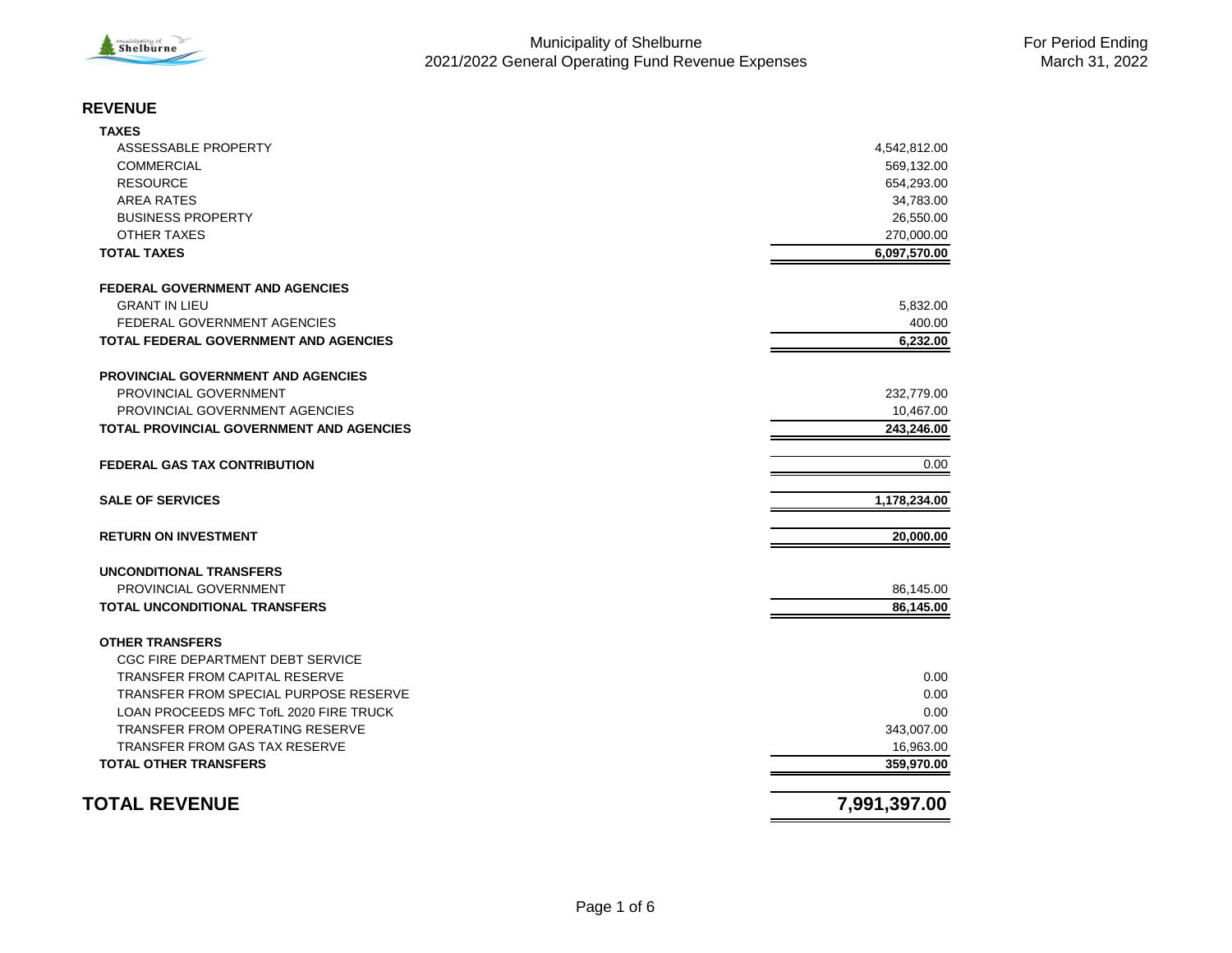

#### **EXPENDITURES**

| <b>LEGISLATIVE</b>                     |            |
|----------------------------------------|------------|
| <b>WARDEN HONORARIUM</b>               | 30,033.00  |
| <b>WARDEN EXPENSE</b>                  |            |
| DEPUTY WARDEN HONORARIUM               | 24,852.00  |
| <b>COUNCILLOR HONORARIUM</b>           | 101,993.00 |
| <b>COUNCILLOR TRAVEL</b>               | 15,000.00  |
| <b>ELECTIONS</b>                       | 0.00       |
| <b>UNSM FCM DUES</b>                   | 5,000.00   |
| <b>TOTAL LEGISLATIVE</b>               | 176,878.00 |
|                                        |            |
| <b>ADMINISTRATIVE</b>                  |            |
| <b>SALARY</b>                          | 352,957.00 |
| <b>BENEFITS</b>                        | 69,879.00  |
| <b>INFORMATION TECHNOLOGY</b>          | 98,850.00  |
| PROFESSIONAL DUES                      | 3,000.00   |
| <b>INSURANCE</b>                       | 51,680.00  |
| CONTRACTED ADMIN SERVICES              | 186,700.00 |
| <b>ADVERTISING</b>                     | 22,500.00  |
| <b>POSTAGE</b>                         | 20,400.00  |
| OFFICE SUPPLIES                        | 15,000.00  |
| <b>TELEPHONE</b>                       | 13,740.00  |
| <b>LEGAL SERVICES</b>                  | 27,000.00  |
| <b>STAFF RELATIONS</b>                 | 2,500.00   |
| OTHER GENERAL ADMIN                    | 10,000.00  |
| OCCUPATIONAL HEALTH & SAFETY           | 500.00     |
| <b>TRAVEL</b>                          | 6,000.00   |
| <b>STAFF TRAINING</b>                  | 5,000.00   |
| EMPLOYMENT ASSISTANCE PROGRAM          | 1,016.00   |
| <b>TOTAL ADMINISTRATIVE</b>            | 886,722.00 |
| <b>TAXATION &amp; ACCOUNTING</b>       |            |
| <b>SALARY</b>                          | 209,448.00 |
| <b>BENEFITS</b>                        | 36,698.00  |
| <b>AUDITING SERVICES</b>               | 32,877.00  |
| PROFESSIONAL DUES                      |            |
| <b>TRAVEL</b>                          |            |
| LOW INCOME TAX EXEMPTIONS              | 50,000.00  |
| TAX EXEMPTIONS - COMMUNITY GROUPS      | 30,551.00  |
| ALLOWANCE FOR APPEALS                  | 10,000.00  |
| <b>TAX SALE</b>                        | 29,717.00  |
| <b>TOTAL TAXATION &amp; ACCOUNTING</b> | 399.291.00 |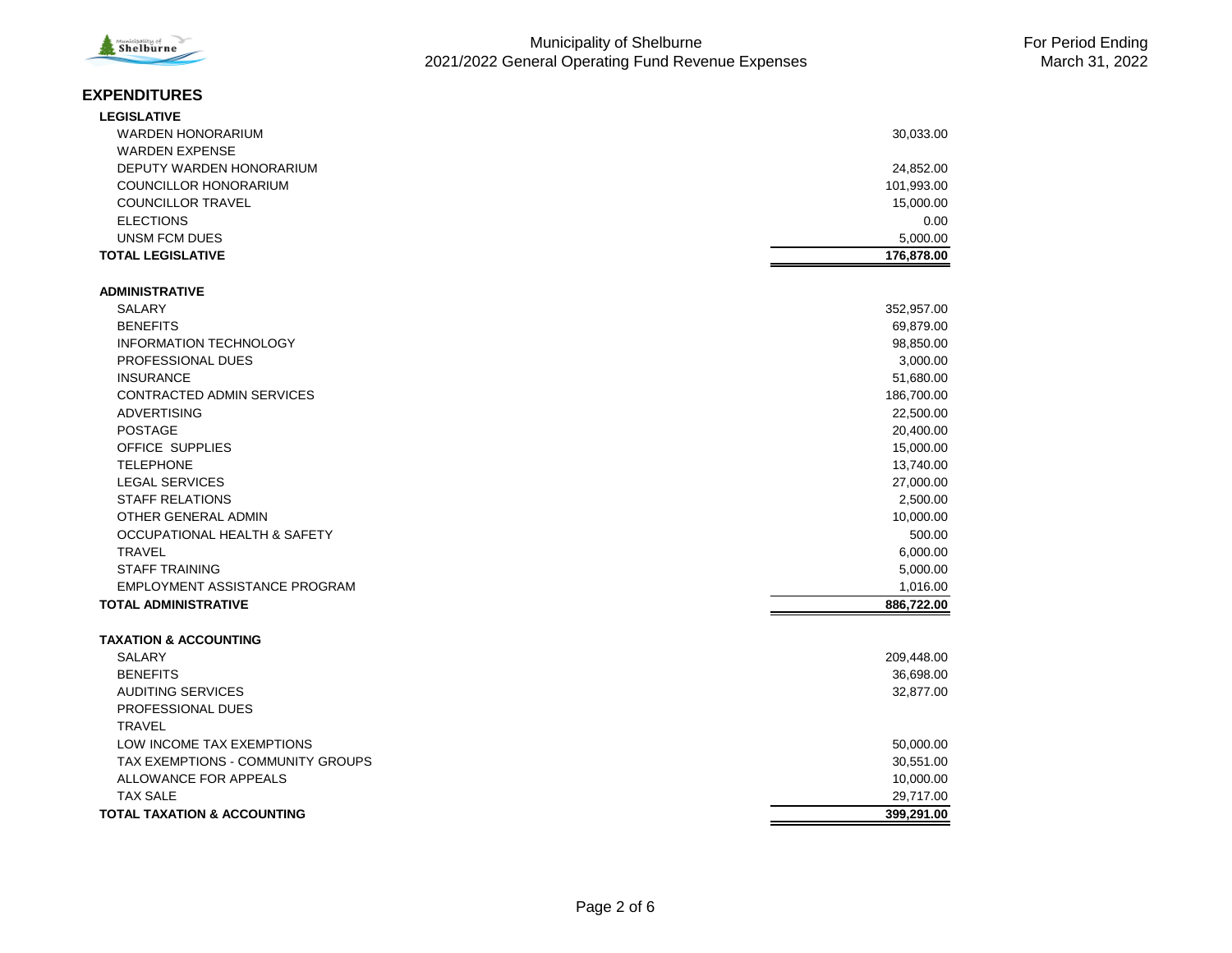

| <b>BUILDING SERVICES</b>                       |              |
|------------------------------------------------|--------------|
| <b>COURT HOUSE - MAINTENANCE &amp; REPAIRS</b> | 182,730.00   |
| <b>COURT HOUSE - INSURANCE</b>                 | 6,422.00     |
| PUBLIC WORKS - MAINTENANCE & REPAIRS           | 16,000.00    |
| <b>PUBLIC WORKS - UTILITIES</b>                | 9,000.00     |
| PUBLIC WORKS-INSURANCE                         | 6,215.00     |
| PUBLIC WORKS-VEHICLE                           | 5,500.00     |
| <b>TOTAL BUILDING SERVICES</b>                 | 225,867.00   |
|                                                |              |
| <b>POLICE PROTECTION</b>                       |              |
| <b>RCMP</b>                                    | 961,000.00   |
| <b>DNA</b>                                     | 5,400.00     |
| <b>LOCKUP</b>                                  | 120,105.00   |
| <b>TOTAL POLICE PROTECTION</b>                 | 1,086,505.00 |
|                                                |              |
| <b>FIRE PROTECTION</b>                         |              |
| MUNICIPAL FIRE DEPARTMENT GRANTS               | 253,059.00   |
| SHELBURNE FIRE DEPARTMENT GRANT                | 75,171.00    |
| LOCKEPORT FIRE DEPARTMENT GRANT                | 34,544.00    |
| FIRE EQUIP-COMPRESSOR REPAIRS                  | 0.00         |
| CAPITAL ASSISTANCE TO FIRE DPS                 | 35,000.00    |
| FIRE PROTECTION - HYDRANTS                     | 48,549.00    |
| FIRE DEPARTMENT TRAINING & EQUIPMENT           | 0.00         |
| DRY HYDRANTS                                   | 5,000.00     |
| FIRE PROTECTION - INSURANCE                    | 16,706.00    |
| FIRE DEPARTMENT RADIO LICENSE                  | 0.00         |
| <b>TOTAL FIRE PROTECTION</b>                   | 468,029.00   |
|                                                |              |
| <b>BY-LAW ENFORCEMENT</b>                      |              |
| <b>SALARY AND BENEFITS</b>                     | 91,354.00    |
| <b>VEHICLE</b>                                 | 8,000.00     |
| <b>TRAVEL</b>                                  | 200.00       |
| PROPERTY CLEAN UP                              | 18,500.00    |
| <b>OTHER</b>                                   | 1.600.00     |
| <b>TOTAL BY-LAW ENFORCEMENT</b>                | 119,654.00   |
|                                                |              |
| <b>ROAD TRANSPORT</b>                          |              |
| <b>STREET LIGHTING</b>                         | 165,905.00   |
| <b>CLASS J ROADS</b>                           | 35,078.00    |
| <b>TOTAL ROAD TRANSPORTATION</b>               | 200,983.00   |
|                                                |              |
| <b>SEWAGE TREATMENT OPERATIONS</b>             |              |
| <b>SALARY &amp; BENEFITS</b>                   | 91,720.00    |
| <b>TRAINING</b>                                | 3,000.00     |
|                                                |              |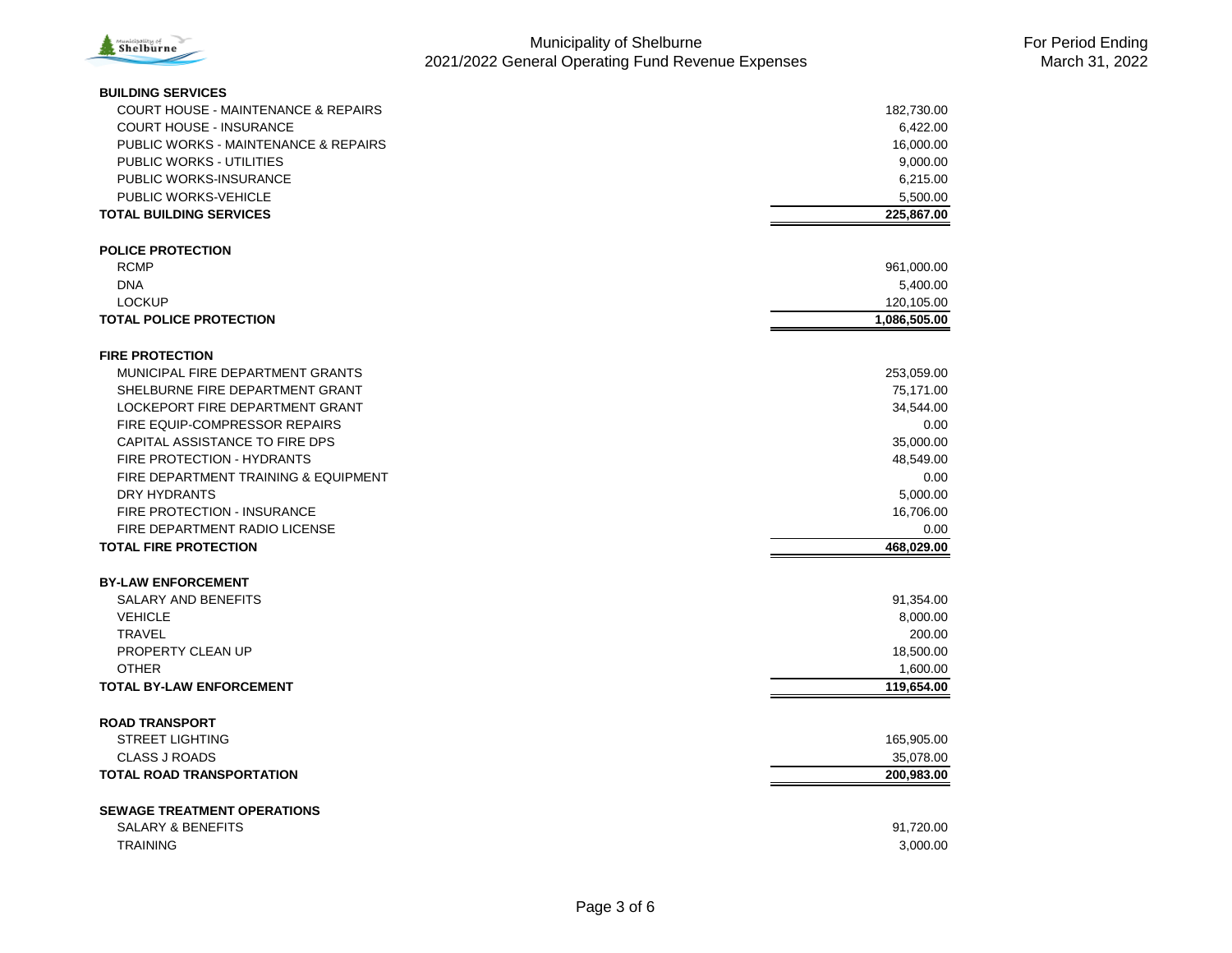

| <b>OTHER</b>                                      | 5,000.00     |
|---------------------------------------------------|--------------|
| <b>TOTAL SEWAGE TREATMENT OPERATIONS</b>          | 99,720.00    |
| <b>SEWAGE TREATMENT</b>                           |              |
| <b>SEWER MAINTENANCE</b>                          | 260,000.00   |
| PUMPING STATION UTILITY                           | 13,700.00    |
| PUMPING STATION - MAINTENANCE AND REPAIR          | 10,000.00    |
| PLANT - UTILITY                                   | 27,000.00    |
| PLANT - MAINTENANCE AND REPAIR                    | 20,000.00    |
| <b>TOTAL SEWAGE TREATMENT</b>                     | 330,700.00   |
|                                                   |              |
| <b>ENVIRONMENTAL</b>                              |              |
| <b>ADMINISTRATION</b>                             | 100,427.00   |
| <b>BUILDING INSPECTION</b>                        | 77,507.00    |
| <b>FIRE INSPECTION</b>                            | 19,330.00    |
| <b>WASTE DIVERSION</b>                            | 114,961.00   |
| <b>C&amp;D OPERATION</b>                          | 235,448.00   |
| <b>SOLID WASTE</b>                                | 707,305.00   |
| <b>TOTAL ENVIRONMENTAL</b>                        | 1,254,978.00 |
|                                                   |              |
| <b>WIND TURBINE</b>                               |              |
| <b>MAINTENANCE</b>                                | 11,000.00    |
| <b>INSURANCE</b>                                  | 2,458.00     |
| <b>TOTAL WIND TURBINE</b>                         | 13,458.00    |
| <b>COMMUNITY &amp; ECONOMIC DEVELOPMENT</b>       |              |
| LITTER ABATMENT                                   | 4,500.00     |
| <b>HEALTH CARE</b>                                | 27,200.00    |
| ECONOMIC DEVELOPMENT                              | 111,000.00   |
| <b>SENIOR SAFETY</b>                              | 14,832.00    |
| <b>ICSP IMPLEMENTATION</b>                        | 60,000.00    |
| <b>GRANTS TO ORGANIZATION</b>                     | 82,250.00    |
| <b>TOTAL COMMUNITY &amp; ECONOMIC DEVELOPMENT</b> | 299,782.00   |
|                                                   |              |
| <b>RECREATION &amp; CULTURAL SERVICES</b>         |              |
| SALARY                                            | 131,010.00   |
| <b>BENEFITS</b>                                   | 23,973.00    |
| <b>TRAINING</b>                                   | 1,000.00     |
| SUMMER STAFF SALARY                               | 67,886.00    |
| <b>SUMMER STAFF BENEFITS</b>                      | 4,856.00     |
| SUMMER STAFF TRAVEL                               |              |
| <b>VEHICLE</b>                                    | 5,000.00     |
| <b>MISCELLANEOUS</b>                              | 0.00         |
| <b>STAFF EXPENSES</b>                             | 1,500.00     |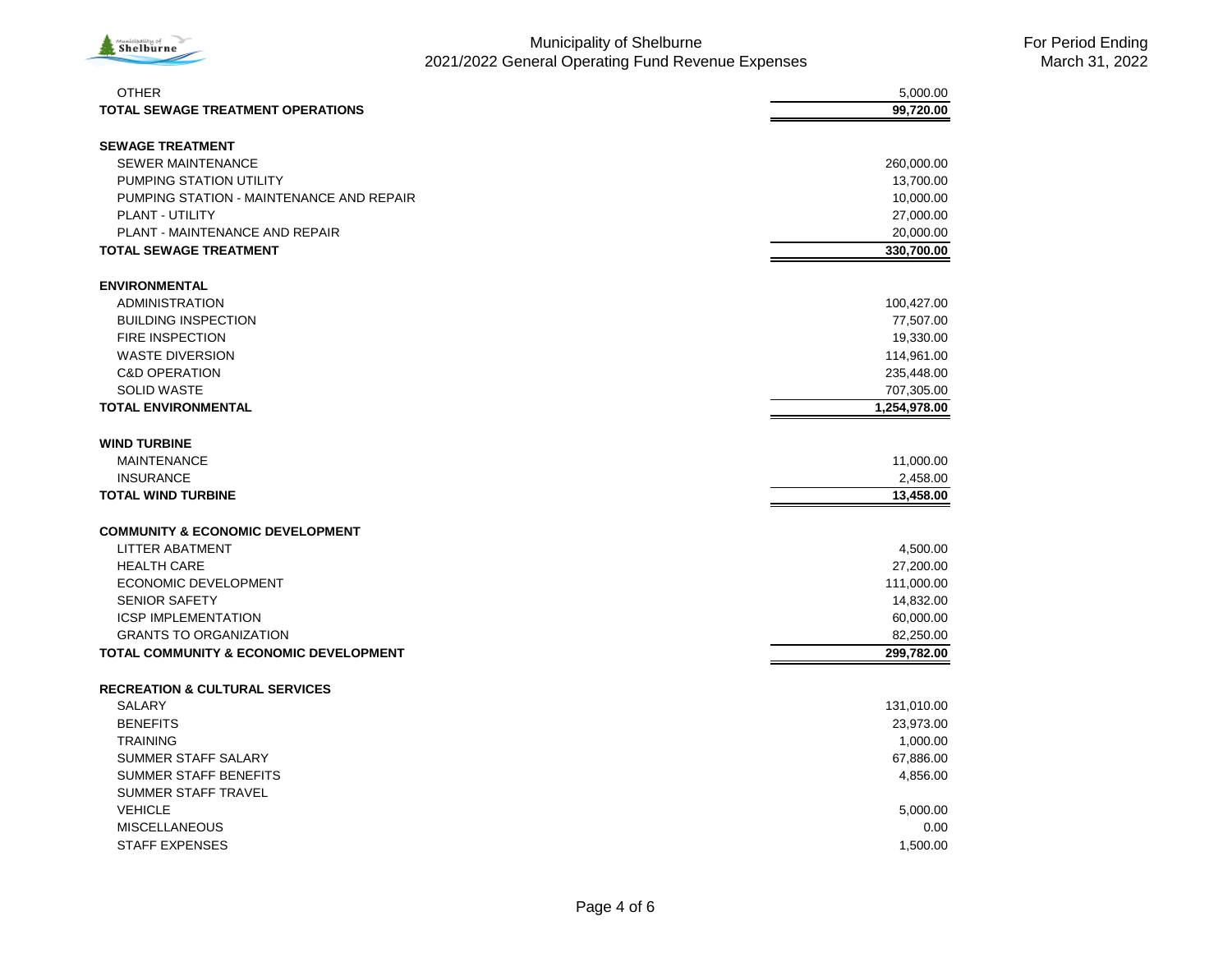

| SUMMER STAFF TRAINING<br><b>OFFICE EXPENSE</b>  | 3,000.00     |
|-------------------------------------------------|--------------|
| <b>MEMBERSHIPS</b>                              | 1,500.00     |
|                                                 | 1,000.00     |
| <b>GRANTS TO ORGANIZATION</b>                   |              |
| <b>ADVERTISING</b>                              | 4,000.00     |
| <b>ADVISORY COMMITTEE</b>                       | 0.00         |
| <b>COMMUNITY USE COORD</b>                      | 10,000.00    |
| <b>PROGRAMS</b>                                 | 22,000.00    |
| <b>COMMUNITY USE PROGRAM</b>                    | 9,709.00     |
| <b>MPAL PROGRAM</b>                             | 56,797.00    |
| <b>TOTAL RECREATION &amp; CULTURAL SERVICES</b> | 343,231.00   |
| <b>RECREATION AND PARKS FACILITIES</b>          |              |
| <b>FACILITIES DEVELOPMENT</b>                   | 30,000.00    |
| SASI SERVICE AGREEMENT                          |              |
| <b>MAINTENANCE &amp; EQUIPMENT</b>              | 19,000.00    |
| SHELBURNE COUNTY ARENA                          | 29,500.00    |
| <b>TOTAL RECREATION AND PARKS FACILITIES</b>    | 78,500.00    |
| <b>FISCAL SERVICES</b>                          |              |
| <b>BANK CHARGE</b>                              | 6,750.00     |
| PENSION FEE                                     | 500.00       |
| <b>PAYROLL FEE</b>                              | 5,000.00     |
| <b>LOANS</b>                                    | 101,523.00   |
| <b>VALUATION ALLOWANCE</b>                      | 5,000.00     |
| TRANSFERS TO SPECIAL PURPOSE RESERVE            | 18,283.00    |
| <b>TRANSFER TO GAS TAX RESERVE</b>              | 0.00         |
| <b>TRANSFER TO CAPITAL RESERVE</b>              | 100,000.00   |
| <b>TRANSFER TO OPERATING RESERVE</b>            | 79,384.00    |
| CAPITAL FROM OPERATING                          | 8,884.00     |
| <b>DISTRICT GRANT FUND</b>                      | 28,000.00    |
| <b>SOU WEST NOVA TRANSIT</b>                    | 12,000.00    |
| <b>TOTAL FISCAL SERVICES</b>                    | 365,324.00   |
|                                                 |              |
| <b>CONDITIONAL TRANSERS</b>                     |              |
| <b>CORRECTIONS</b>                              | 80,156.00    |
| PUBLIC PROSECUTION                              | 3,000.00     |
| <b>ASSESSMENT SERVICES</b>                      | 141,701.00   |
| <b>REGIONAL LIBRARY</b>                         | 34,100.00    |
| <b>REGIONAL SCHOOL BOARD</b>                    | 1,309,550.00 |
| <b>TOTAL CONDITIONAL TRANSERS</b>               | 1,568,507.00 |